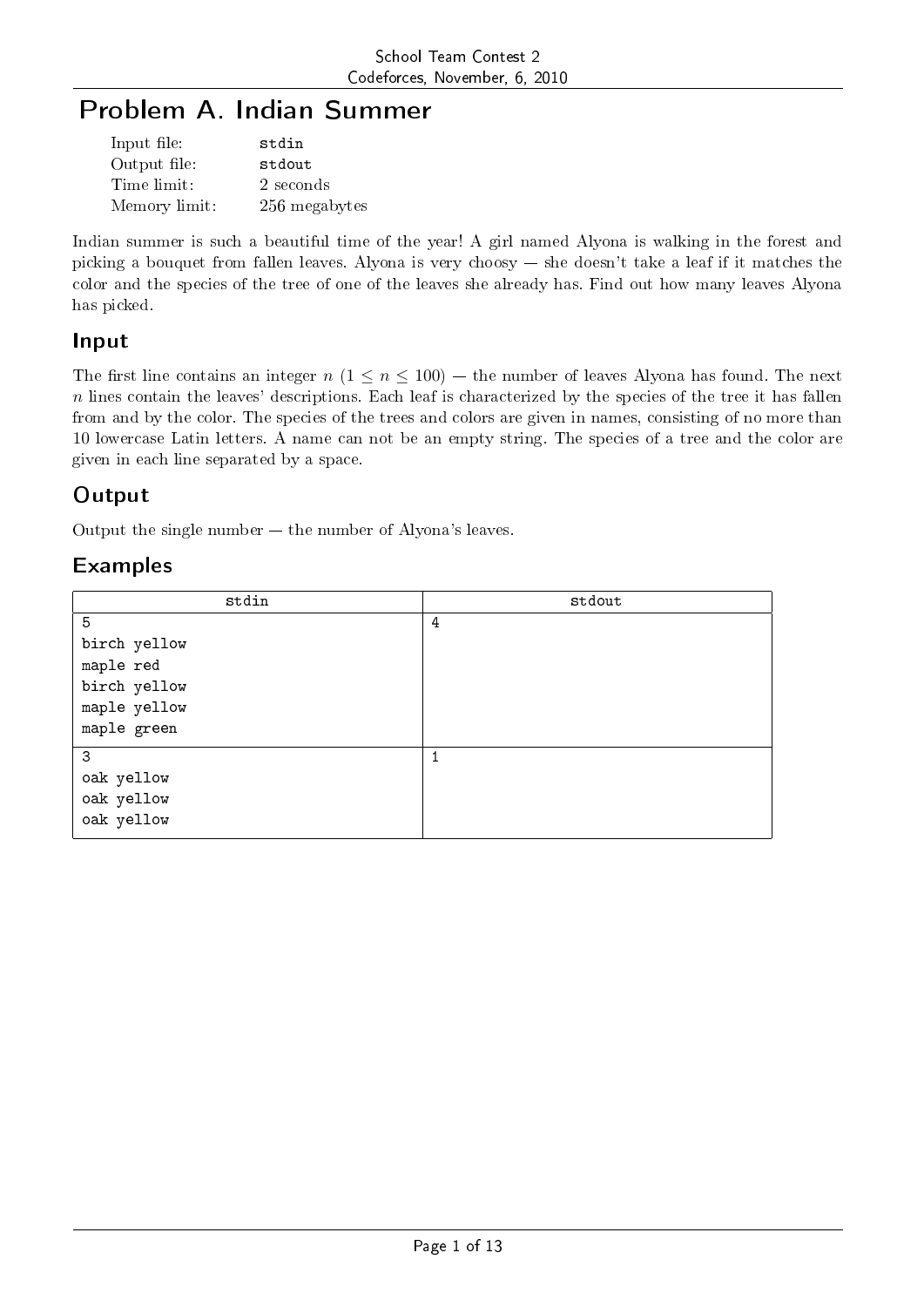# Problem B. Cola

| Input file:   | stdin         |
|---------------|---------------|
| Output file:  | stdout        |
| Time limit:   | 2 seconds     |
| Memory limit: | 256 megabytes |

To celebrate the opening of the Winter Computer School the organizers decided to buy in *n* liters of cola. However, an unexpected difficulty occurred in the shop: it turned out that cola is sold in bottles 0.5, 1 and 2 liters in volume. At that, there are exactly *a* bottles 0*.*5 in volume, *b* one-liter bottles and *c* of two-liter ones. The organizers have enough money to buy any amount of cola. What did cause the heated arguments was how many bottles of every kind to buy, as this question is pivotal for the distribution of cola among the participants (and organizers as well).

Thus, while the organizers are having the argument, discussing different variants of buying cola, the Winter School can't start. Your task is to count the number of all the possible ways to buy exactly *n* liters of cola and persuade the organizers that this number is too large, and if they keep on arguing, then the Winter Computer School will have to be organized in summer.

All the bottles of cola are considered indistinguishable, i.e. two variants of buying are different from each other only if they differ in the number of bottles of at least one kind.

### Input

The first line contains four integers  $-n$ , *a*, *b*, *c* ( $1 \le n \le 10000$ ,  $0 \le a, b, c \le 5000$ ).

## **Output**

Print the unique number  $-$  the solution to the problem. If it is impossible to buy exactly *n* liters of cola. print 0.

| stdin    | stdout |
|----------|--------|
| 10 5 5 5 |        |
| 3 0 0 2  |        |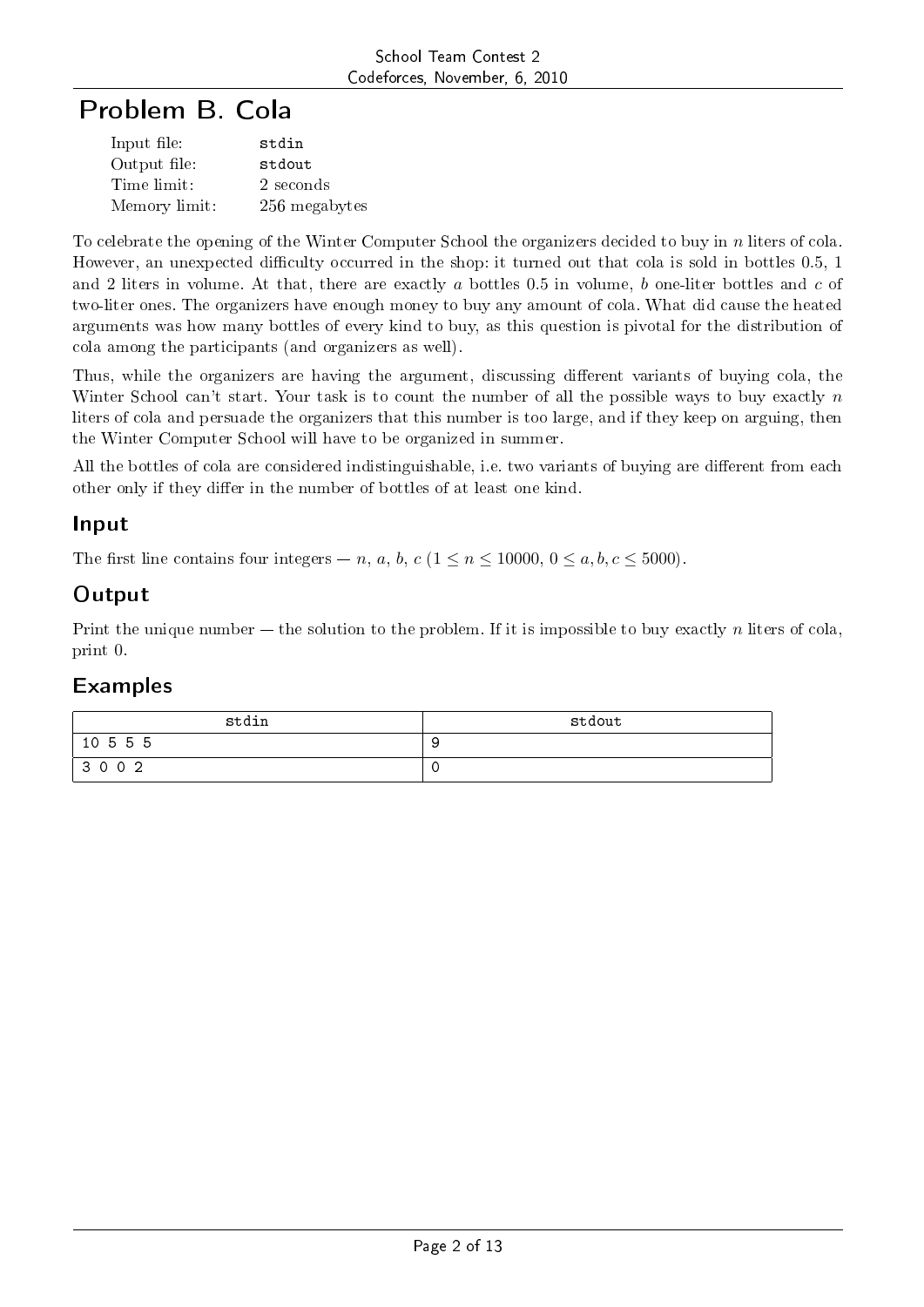# Problem C. Holidays

| Input file:   | stdin         |
|---------------|---------------|
| Output file:  | stdout        |
| Time limit:   | 2 seconds     |
| Memory limit: | 256 megabytes |

School holidays come in Berland. The holidays are going to continue for *n* days. The students of school  $N^{\circ}N$  are having the time of their lives and the IT teacher Marina Sergeyevna, who has spent all the summer busy checking the BSE (Berland State Examination) results, has finally taken a vacation break! Some people are in charge of the daily watering of flowers in shifts according to the schedule. However when Marina Sergeyevna was making the schedule, she was so tired from work and so lost in dreams of the oncoming vacation that she perhaps made several mistakes. In fact, it is possible that according to the schedule, on some days during the holidays the flowers will not be watered or will be watered multiple times. Help Marina Sergeyevna to find a mistake.

#### Input

The first input line contains two numbers *n* and  $m$  ( $1 \leq n, m \leq 100$ ) – the number of days in Berland holidays and the number of people in charge of the watering respectively. The next *m* lines contain the description of the duty schedule. Each line contains two integers  $a_i$  and  $b_i$  ( $1 \leq a_i \leq b_i \leq n$ ), meaning that the *i*-th person in charge should water the flowers from the  $a_i$ -th to the  $b_i$ -th day inclusively, once a day. The duty shifts are described sequentially, i.e.  $b_i \leq a_{i+1}$  for all *i* from 1 to  $n-1$  inclusively.

## **Output**

Print "OK" (without quotes), if the schedule does not contain mistakes. Otherwise you have to find the minimal number of a day when the flowers will not be watered or will be watered multiple times, and output two integers  $-$  the day number and the number of times the flowers will be watered that day.

| $_{\rm{stdin}}$ | stdout |
|-----------------|--------|
| 10 5            | OK     |
| $1\quad2$       |        |
| 3 3             |        |
| 4 6             |        |
| 7 7             |        |
| 8 10            |        |
| 10 5            | $2\,2$ |
| $1\quad2$       |        |
| 2 3             |        |
| $4\quad5$       |        |
| 7 8             |        |
| 910             |        |
| $10\,$ 5        | 4 0    |
| $1\quad 2$      |        |
| 3 3             |        |
| 5 7             |        |
| 7 7             |        |
| 7 10            |        |

## Examples

## Note

Keep in mind that in the second sample the mistake occurs not only on the second day, but also on the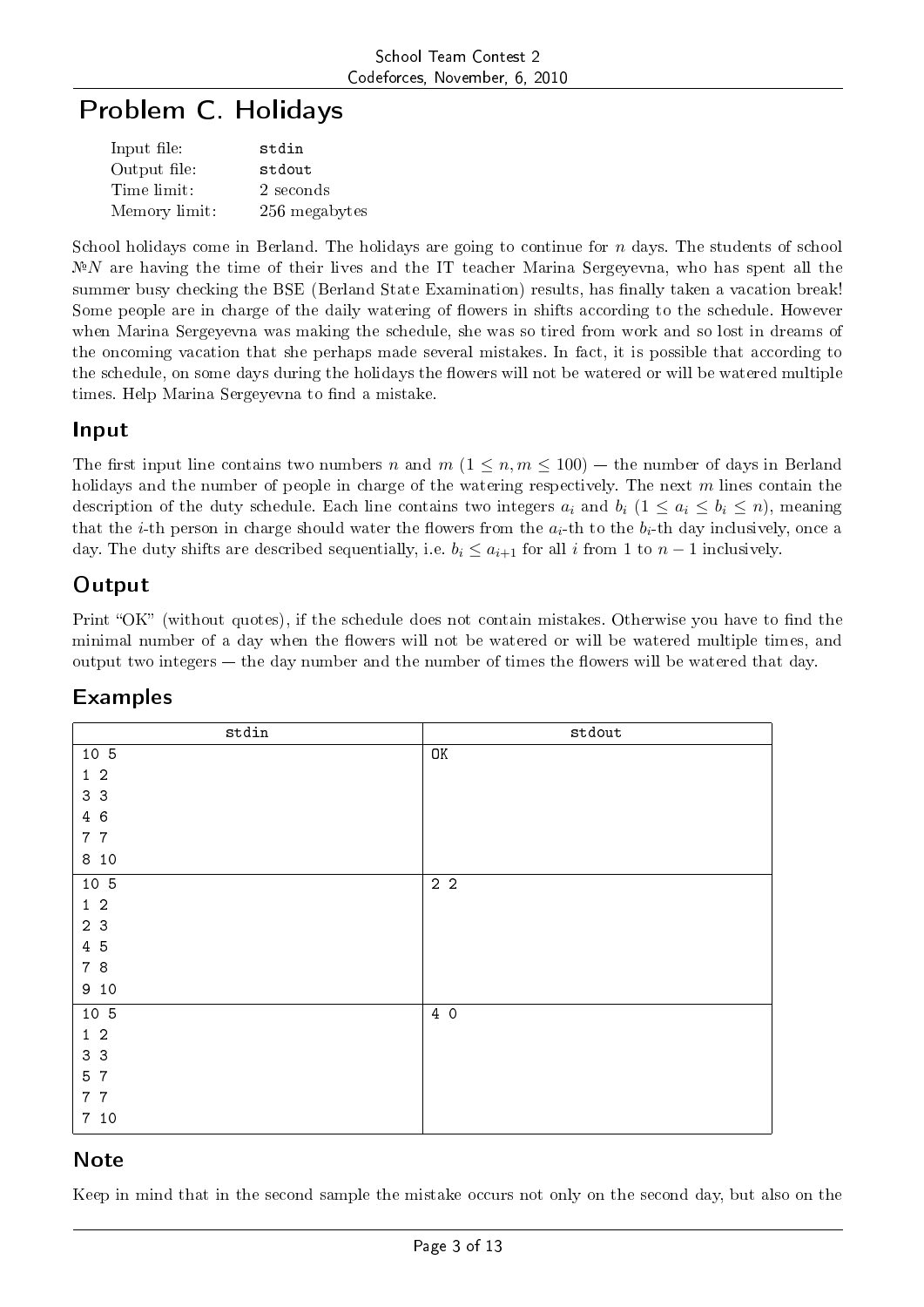sixth day, when nobody waters the flowers. However, you have to print the second day, i.e. the day with the minimal number.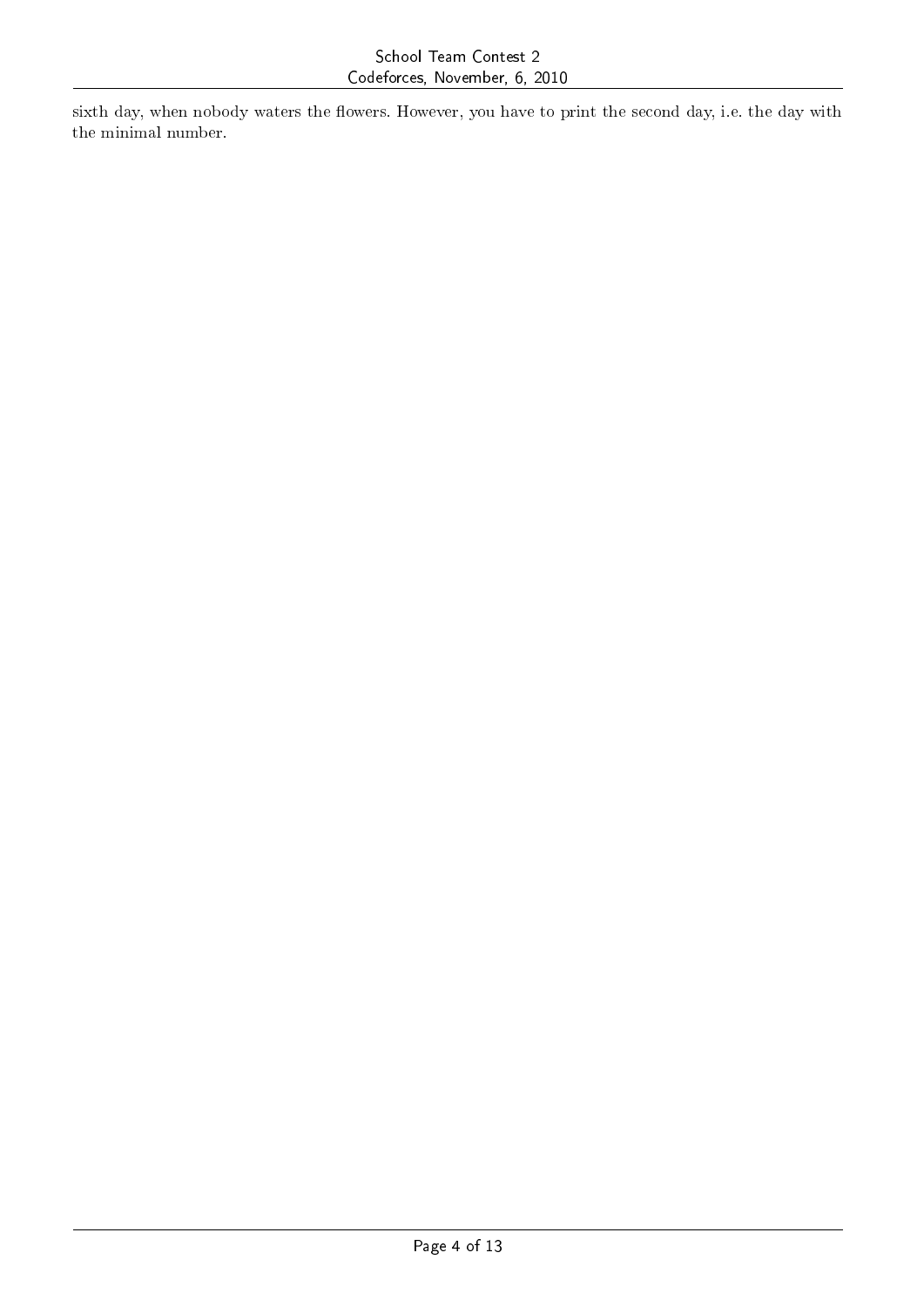# Problem D. Hyperdrive

| Input file:   | stdin         |
|---------------|---------------|
| Output file:  | stdout        |
| Time limit:   | 2 seconds     |
| Memory limit: | 256 megabytes |

In a far away galaxy there are *n* inhabited planets, numbered with numbers from 1 to *n*. They are located at large distances from each other, that's why the communication between them was very difficult until on the planet number 1 a hyperdrive was invented. As soon as this significant event took place,  $n-1$ spaceships were built on the planet number 1, and those ships were sent to other planets to inform about the revolutionary invention.

Paradoxical thought it may be, but the hyperspace is represented as simple three-dimensional Euclidean space. The inhabited planets may be considered fixed points in it, and no two points coincide and no three points lie on the same straight line. The movement of a ship with a hyperdrive between two planets is performed along a straight line at the constant speed, the same for all the ships. That's why the distance in the hyperspace are measured in hyperyears (a ship with a hyperdrive covers a distance of *s* hyperyears in *s* years).

When the ship reaches an inhabited planet, the inhabitants of the planet dissemble it, make *n−*2 identical to it ships with a hyperdrive and send them to other *n −* 2 planets (except for the one from which the ship arrived). The time to make a new ship compared to the time in which they move from one planet to another is so small that it can be disregarded. New ships are absolutely identical to the ones sent initially: they move at the same constant speed along a straight line trajectory and, having reached a planet, perform the very same mission, i.e. are dissembled to build new *n −* 2 ships and send them to all the planets except for the one from which the ship arrived. Thus, the process of spreading the important news around the galaxy continues.

However the hyperdrive creators hurried to spread the news about their invention so much that they didn't study completely what goes on when two ships collide in the hyperspace. If two moving ships find themselves at one point, they provoke an explosion of colossal power, leading to the destruction of the galaxy!

Your task is to find the time the galaxy will continue to exist from the moment of the ships' launch from the first planet.

## Input

The first line contains a number  $n (3 \le n \le 5000)$  – the number of inhabited planets in the galaxy. The next *n* lines contain integer coordinates of the planets in format " $x_i$   $y_i$   $z_i$ "  $(-10^4 \le x_i, y_i, z_i \le 10^4)$ .

## **Output**

Print the single number the solution to the task with an absolute or relative error not exceeding 10*−*<sup>6</sup> .

| stdin             | stdout       |
|-------------------|--------------|
|                   | 1.7071067812 |
| $0\quad 0\quad 0$ |              |
| 001               |              |
| 010               |              |
| 100               |              |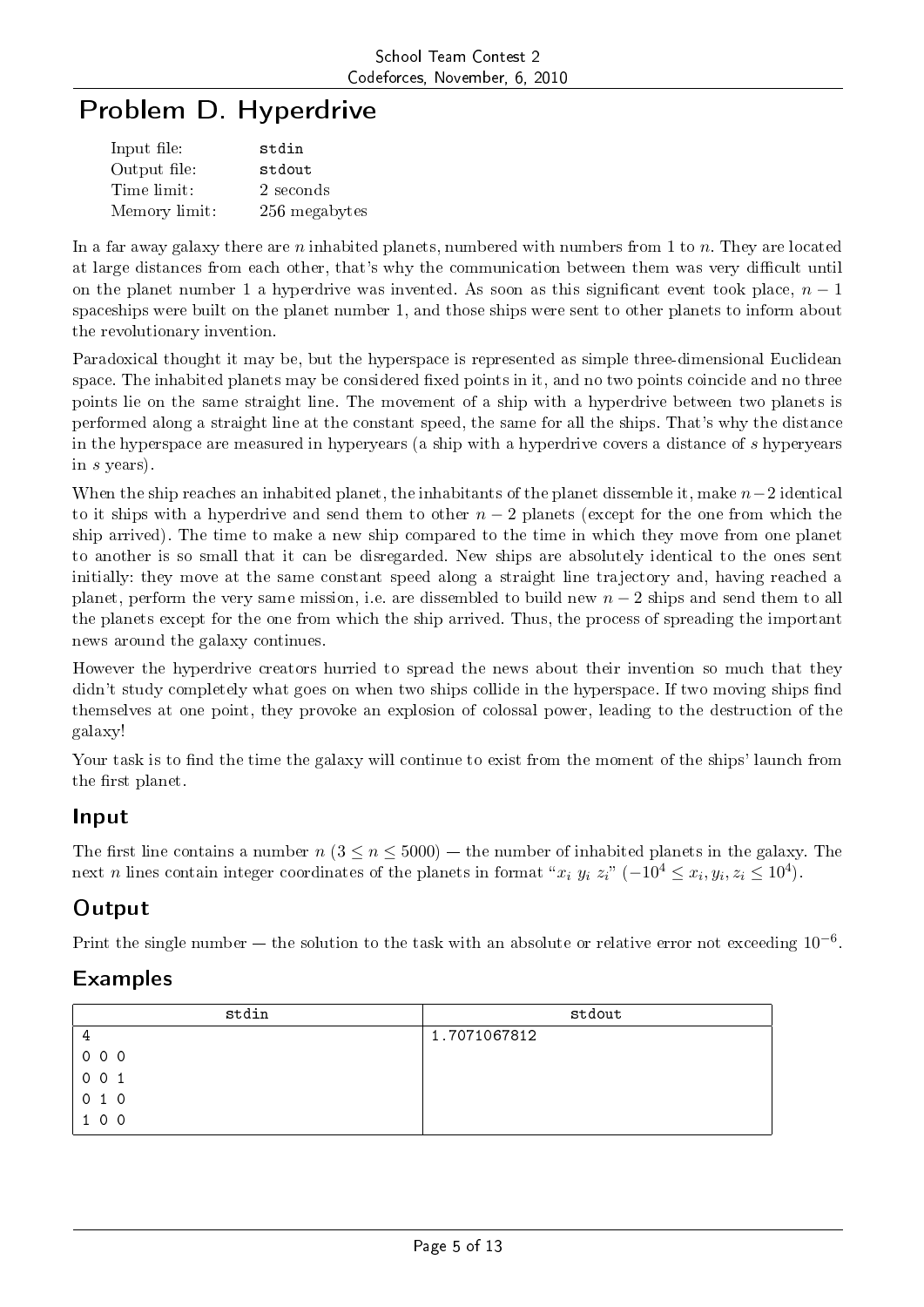# Problem E. Anfisa the Monkey

| Input file:   | stdin         |
|---------------|---------------|
| Output file:  | stdout        |
| Time limit:   | 2 seconds     |
| Memory limit: | 256 megabytes |

Anfisa the monkey learns to type. She is yet unfamiliar with the "space" key and can only type in lowercase Latin letters. Having typed for a fairly long line, Anfisa understood that it would be great to divide what she has written into *k* lines not shorter than *a* and not longer than *b*, for the text to resemble human speech more. Help Anfisa.

### Input

The first line contains three integers *k*, *a* and *b*  $(1 \leq k \leq 200, 1 \leq a \leq b \leq 200)$ . The second line contains a sequence of lowercase Latin letters  $-$  the text typed by Anfisa. It is guaranteed that the given line is not empty and its length does not exceed 200 symbols.

## **Output**

Print *k* lines, each of which contains no less than *a* and no more than *b* symbols – Anfisa's text divided into lines. It is not allowed to perform any changes in the text, such as: deleting or adding symbols, changing their order, etc. If the solution is not unique, print any of them. If there is no solution, print "No solution" (without quotes).

| stdin       | stdout      |
|-------------|-------------|
| 325         | ab          |
| abrakadabra | rakad       |
|             | abra        |
| 4 1 2       | No solution |
| abrakadabra |             |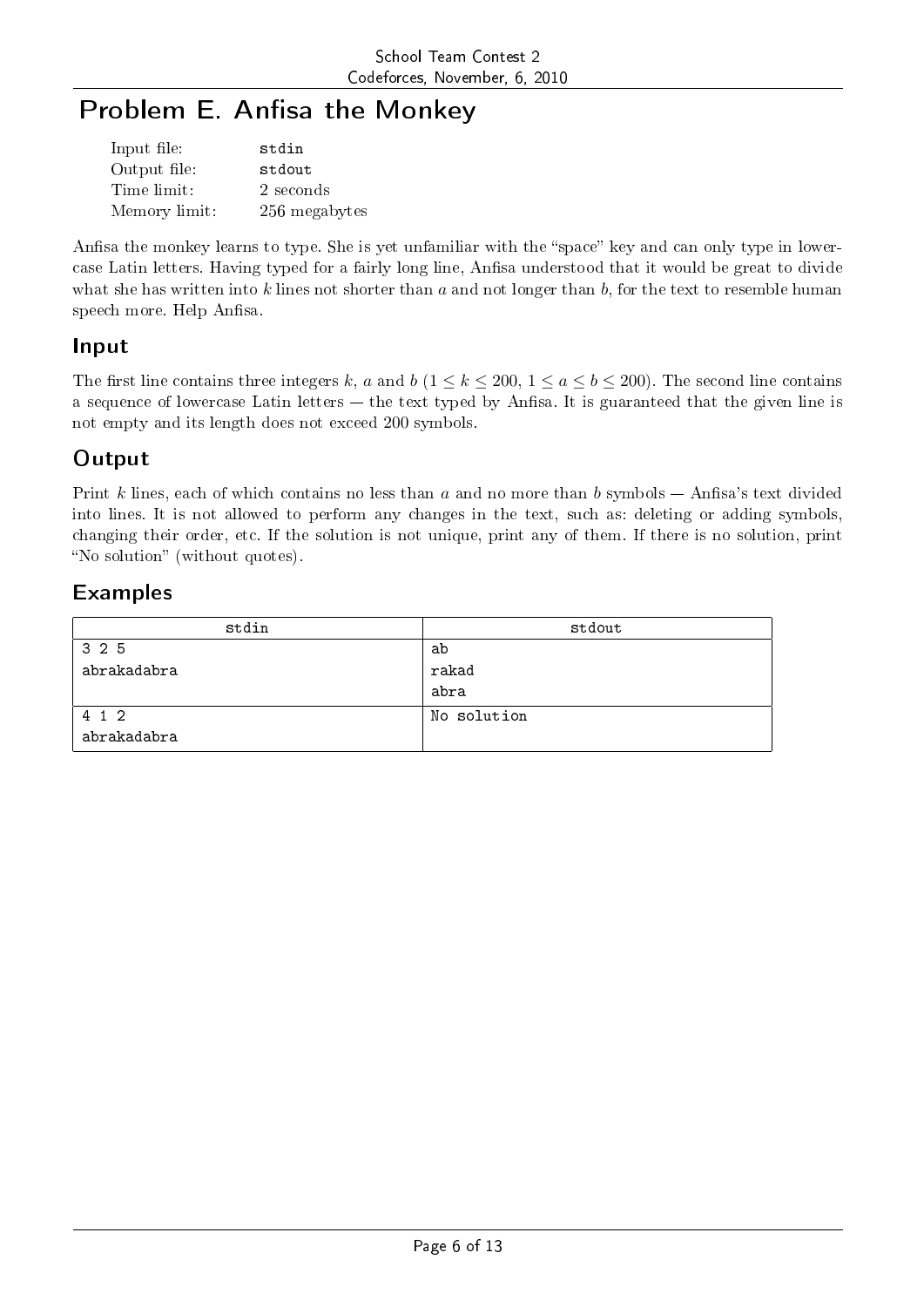# Problem F. BerPaint

| Input file:   | stdin         |
|---------------|---------------|
| Output file:  | stdout        |
| Time limit:   | 5 seconds     |
| Memory limit: | 256 megabytes |

Anfisa the monkey got disappointed in word processors as they aren't good enough at reflecting all the range of her emotions, that's why she decided to switch to graphics editors. Having opened the BerPaint, she saw a white rectangle  $W \times H$  in size which can be painted on. First Ansisa learnt to navigate the drawing tool which is used to paint segments and quickly painted on that rectangle a certain number of black-colored segments. The resulting picture didn't seem bright enough to Anfisa, that's why she turned her attention to the "fill" tool which is used to find a point on the rectangle to paint and choose a color, after which all the area which is the same color as the point it contains, is completely painted the chosen color. Having applied the fill several times, Anfisa expressed her emotions completely and stopped painting. Your task is by the information on the painted segments and applied fills to find out for every color the total area of the areas painted this color after all the fills.

#### Input

The first input line has two integers *W* and *H* (3  $\leq$  *W*, *H*  $\leq$  10<sup>4</sup>) – the sizes of the initially white rectangular painting area. The second line contains integer  $n -$  the number of black segments  $(0 \le n \le 100)$ . On the next *n* lines are described the segments themselves, each of which is given by coordinates of their endpoints  $x_1, y_1, x_2, y_2$  ( $0 < x_1, x_2 < W, 0 < y_1, y_2 < H$ ). All segments have non-zero length. The next line contains preset number of fills  $m (0 \le m \le 100)$ . Each of the following *m* lines defines the fill operation in the form of "*x y color*", where  $(x, y)$  are the coordinates of the chosen point  $(0 < x < W, 0 < y < H)$ , and *color*  $-$  a line of lowercase Latin letters from 1 to 15 symbols in length, determining the color. All coordinates given in the input are integers. Initially the rectangle is "white" in color, whereas the segments are drawn "black" in color.

## **Output**

For every color present in the final picture print on the single line the name of the color and the total area of areas painted that color with an accuracy of 10*−*<sup>6</sup> . Print the colors in any order.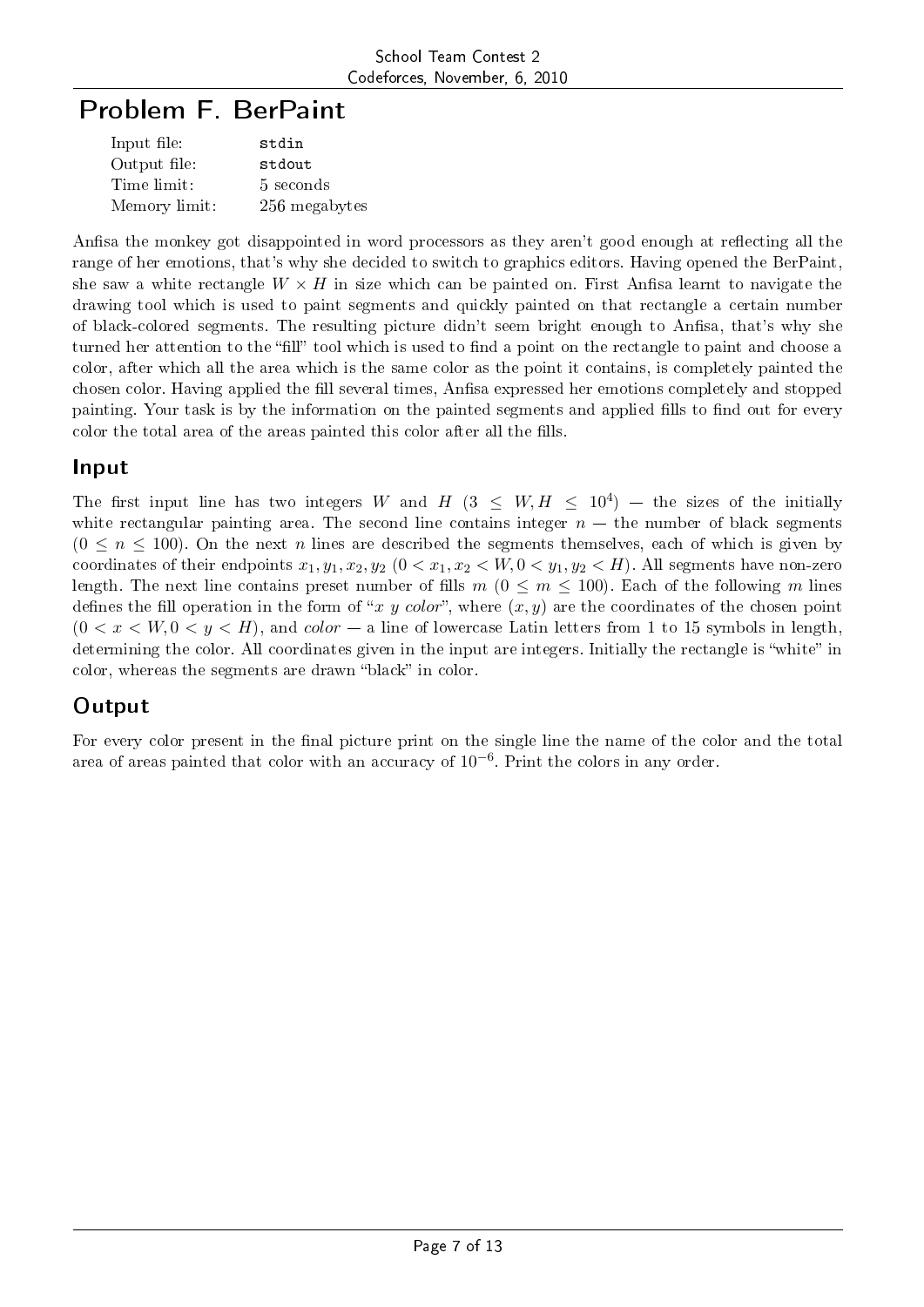### Examples

| stdin          | stdout            |
|----------------|-------------------|
| 4 5            | blue 0.00000000   |
| $\,6$          | white 20.0000000  |
| 1 1 1 3        |                   |
| 1 3 3 3        |                   |
| 3 3 3 1        |                   |
| 3 1 1 1        |                   |
| 1 3 3 1        |                   |
| 1 1 3 3        |                   |
| $\overline{2}$ |                   |
| $2 1$ red      |                   |
| 2 2 blue       |                   |
| 5 <sub>5</sub> | green 4.00000000  |
| 5              | white 21.00000000 |
| 1 1 2 2        |                   |
| $2\ 2\ 4\ 2$   |                   |
| 4 2 4 4        |                   |
| 4 4 2 4        |                   |
| 2 4 2 2        |                   |
| $\overline{a}$ |                   |
| 3 3 black      |                   |
| 3 3 green      |                   |
| 7 4            | red 2.00000000    |
| 9              | white 26.00000000 |
| 1 2 2 3        |                   |
| 2 3 3 2        |                   |
| 3221           |                   |
| 2 1 1 2        |                   |
| 3 2 4 2        |                   |
| 4 2 5 3        |                   |
| 5 3 6 2        |                   |
| 6 2 5 1        |                   |
| 5 1 4 2        |                   |
| $\overline{a}$ |                   |
| 2 2 black      |                   |
| $22$ red       |                   |

## Note

Initially the black segments painted by Anfisa can also be painted a color if any of the chosen points lays on the segment. The segments have areas equal to 0. That is why if in the final picture only parts of segments is painted some color, then the area, painted the color is equal to 0.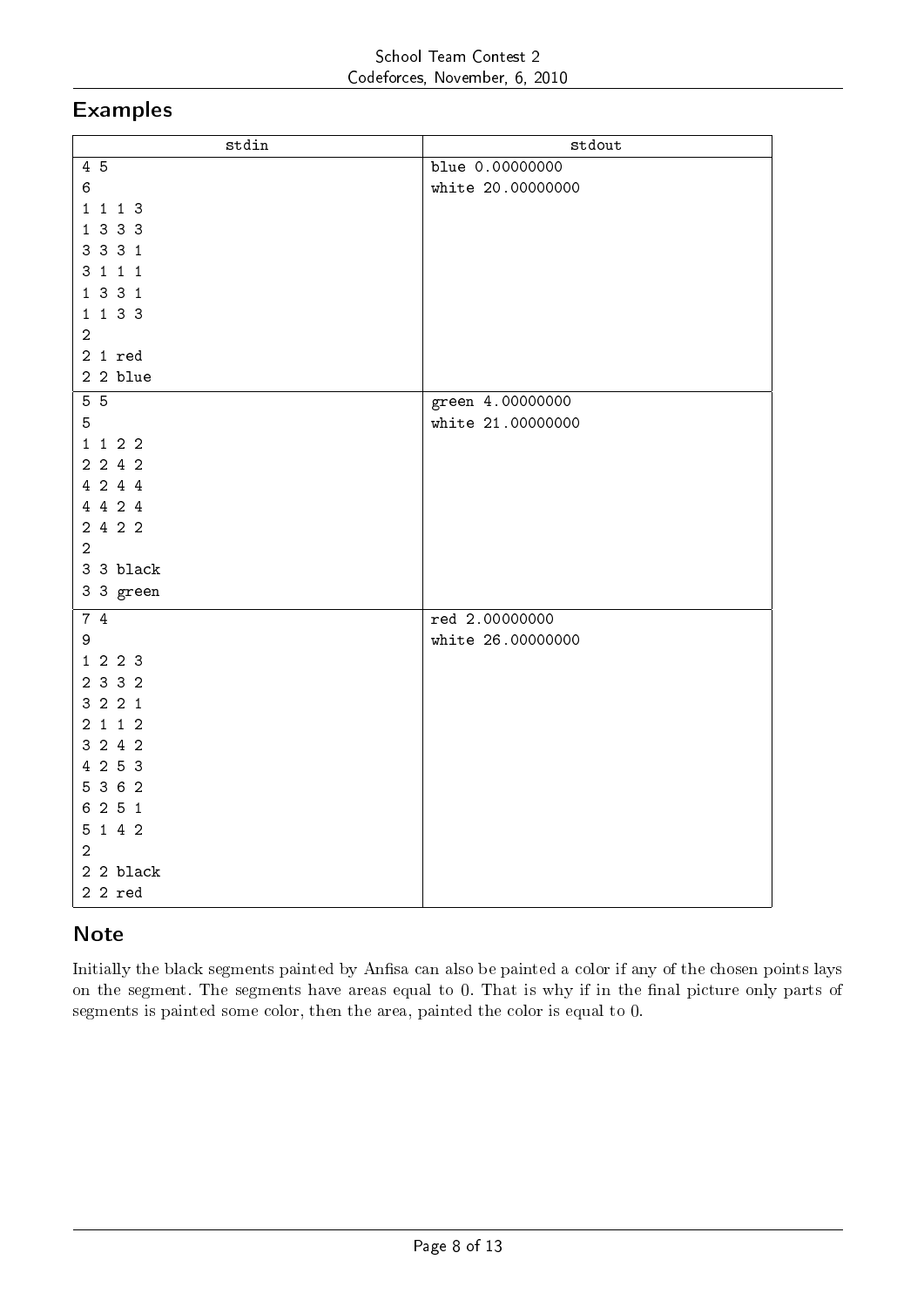# Problem G. Shooting Gallery

| Input file:   | stdin         |
|---------------|---------------|
| Output file:  | stdout        |
| Time limit:   | 10 seconds    |
| Memory limit: | 256 megabytes |

Berland amusement park shooting gallery is rightly acknowledged as one of the best in the world. Every day the country's best shooters master their skills there and the many visitors compete in clay pigeon shooting to win decent prizes. And the head of the park has recently decided to make an online version of the shooting gallery. During the elaboration process it turned out that the program that imitates the process of shooting effectively, is needed. To formulate the requirements to the program, the shooting gallery was formally described. A 3D Cartesian system of coordinates was introduced, where the *X* axis ran across the gallery floor along the line, along which the shooters are located, the *Y* axis ran vertically along the gallery wall and the positive direction of the *Z* axis matched the shooting direction. Let's call the *XOY* plane a shooting plane and let's assume that all the bullets are out of the muzzles at the points of this area and fly parallel to the  $Z$  axis. Every clay pigeon can be represented as a rectangle whose sides are parallel to *X* and *Y* axes, and it has a positive *z*-coordinate. The distance between a clay pigeon and the shooting plane is always different for every target. The bullet hits the target if it goes through the inner area or border of the rectangle corresponding to it. When the bullet hits the target, the target falls down vertically into the crawl-space of the shooting gallery and cannot be shot at any more. The targets are tough enough, that's why a bullet can not pierce a target all the way through and if a bullet hits a target it can't fly on. In input the simulator program is given the arrangement of all the targets and also of all the shots in the order of their appearance. The program should determine which target was hit by which shot. If you haven't guessed it yet, you are the one who is to write such a program.

### Input

The first line contains an integer  $n$   $(1 \le n \le 10^5)$  — the number of targets. Each of the subsequent  $n$  lines contains the description of a target. The target is described by five integers  $x_l, x_r, y_l, y_r, z$ , that determine it's location in space  $(0 \le x_l < x_r \le 10^7, 0 \le y_l < y_r \le 10^7, 0 < z \le 10^7)$ . The next line contains an integer  $m$  ( $1 \leq m \leq 10^5$ ), determining the number of shots. Then in  $m$  lines shots are described. Every shot is determined by the coordinates of a bullet on the shooting plane  $(x, y)$   $(0 \le x, y \le 10^7$ , the coordinates of bullets are integers). The shots are given in the order of their firing. The intervals between shots are large enough, and a target falls very quickly, that's why assume that a falling target can not be an obstruction for all the shots following the one that hit it.

## **Output**

For every shot in the single line print the number of the target which the shot has hit, or 0, if the bullet did not hit any target. The targets are numbered starting from 1 in the order in which they were given in the input data.

| stdin          | stdout         |
|----------------|----------------|
| $\overline{2}$ | 0              |
| 1 4 1 4 1      | ÷              |
| 2 5 2 6 2      | $\overline{2}$ |
| $\overline{4}$ | $\circ$        |
| 0 <sub>0</sub> |                |
| 3 <sub>3</sub> |                |
| 4 5            |                |
| 3 <sub>5</sub> |                |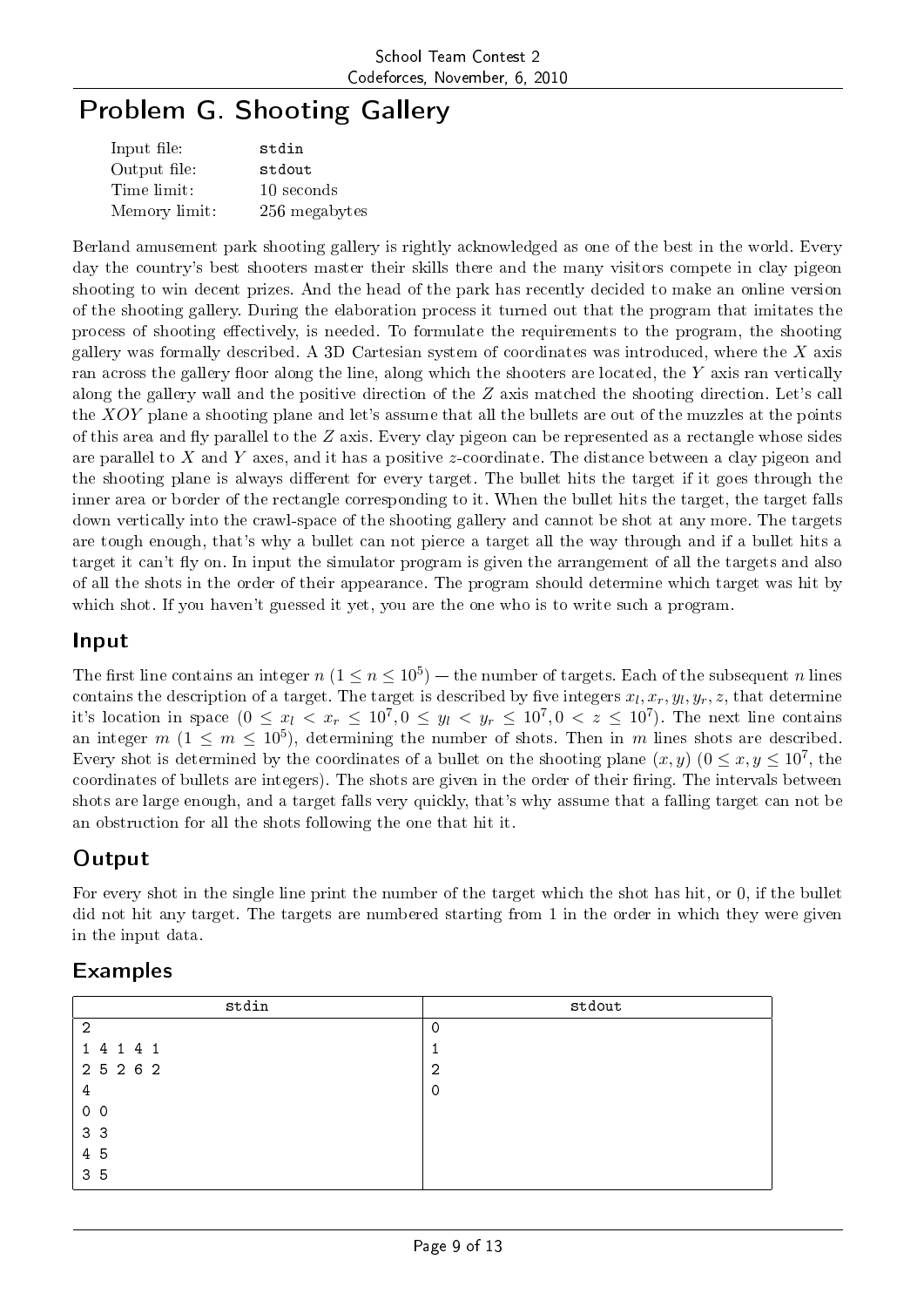# Problem H. Phone Number

| Input file:   | stdin         |
|---------------|---------------|
| Output file:  | stdout        |
| Time limit:   | 2 seconds     |
| Memory limit: | 256 megabytes |

Alas, finding one's true love is not easy. Masha has been unsuccessful in that yet. Her friend Dasha told Masha about a way to determine the phone number of one's Prince Charming through arithmancy.

The phone number is divined like that. First one needs to write down one's own phone numbers. For example, let's suppose that Masha's phone number is 12345. After that one should write her favorite digit from 0 to 9 under the first digit of her number. That will be the first digit of the needed number. For example, Masha's favorite digit is 9. The second digit is determined as a half sum of the second digit of Masha's number and the already written down first digit from her beloved one's number. In this case the arithmetic average equals to  $(2+9)/2 = 5.5$ . Masha can round the number up or down, depending on her wishes. For example, she chooses the digit 5. Having written down the resulting digit under the second digit of her number, Masha moves to finding the third digit in the same way, i.e. finding the half sum the the third digit of her number and the second digit of the new number. The result is  $(5+3)/2=4$ . In this case the answer is unique. Thus, every *i*-th digit is determined as an arithmetic average of the *i*-th digit of Masha's number and the *i −* 1-th digit of her true love's number. If needed, the digit can be rounded up or down. For example, Masha can get:

12345

95444

Unfortunately, when Masha tried dialing the number, she got disappointed: as it turned out, the number was unavailable or outside the coverage area. But Masha won't give up. Perhaps, she rounded to a wrong digit or chose the first digit badly. That's why she keeps finding more and more new numbers and calling them. Count the number of numbers Masha calls. Masha calls all the possible numbers that can be found by the described means of arithmancy, except for, perhaps, her own one.

#### Input

The first line contains nonempty sequence consisting of digits from 0 to  $9 -$  Masha's phone number. The sequence length does not exceed 50.

#### Output

Output the single number  $-$  the number of phone numbers Masha will dial.

| stdin | stdout |
|-------|--------|
| 12345 | 48     |
| 09    | 15     |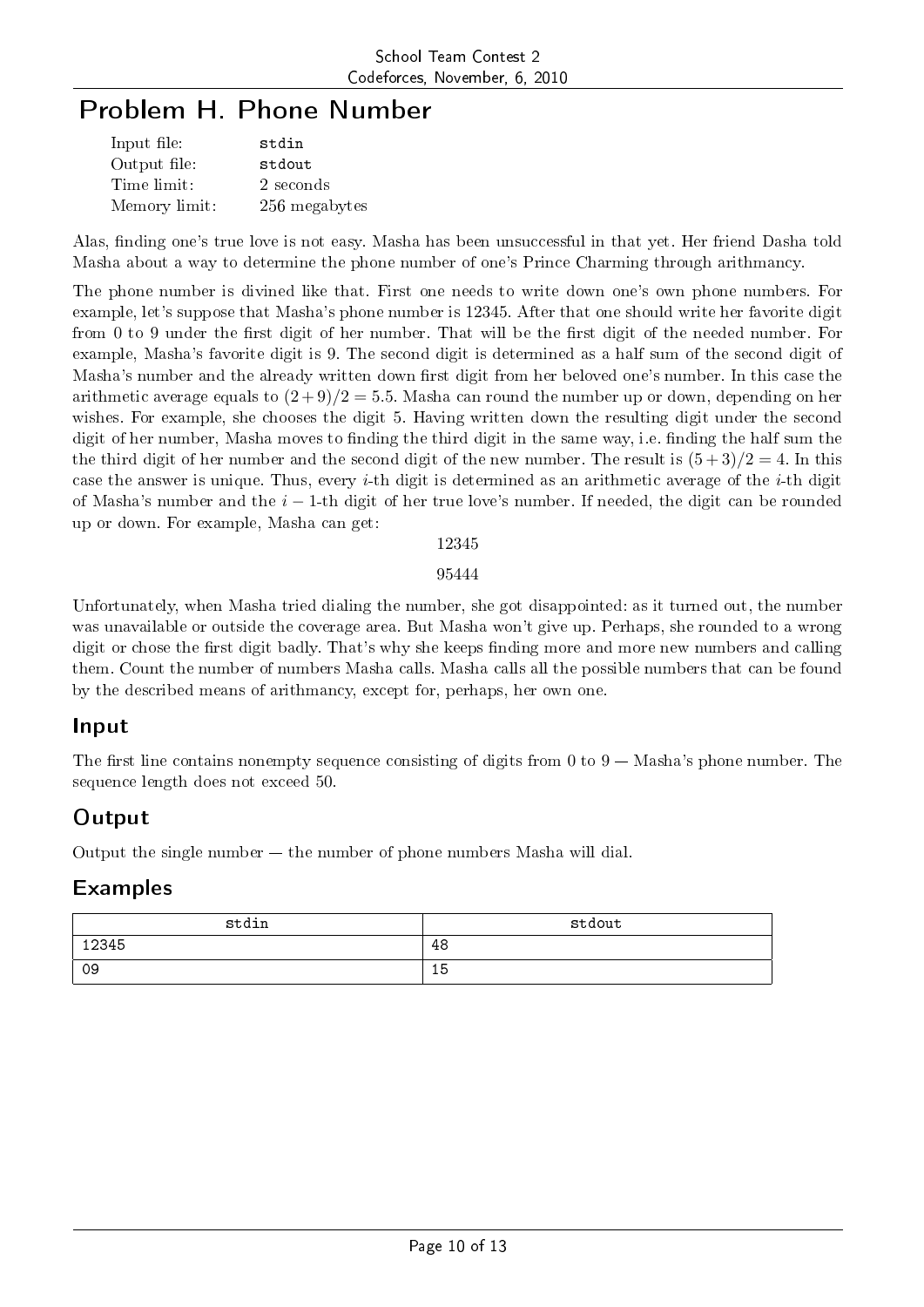# Problem I. Toys

| Input file:   | stdin         |
|---------------|---------------|
| Output file:  | stdout        |
| Time limit:   | 5 seconds     |
| Memory limit: | 256 megabytes |

Little Masha loves arranging her toys into piles on the floor. And she also hates it when somebody touches her toys. One day Masha arranged all her *n* toys into several piles and then her elder brother Sasha came and gathered all the piles into one. Having seen it, Masha got very upset and started crying. Sasha still can't calm Masha down and mom is going to come home soon and punish Sasha for having made Masha crying. That's why he decides to restore the piles' arrangement. However, he doesn't remember at all the way the toys used to lie. Of course, Masha remembers it, but she can't talk yet and can only help Sasha by shouting happily when he arranges the toys in the way they used to lie. That means that Sasha will have to arrange the toys in every possible way until Masha recognizes the needed arrangement. The relative position of the piles and toys in every pile is irrelevant, that's why the two ways of arranging the toys are considered different if can be found two such toys that when arranged in the first way lie in one and the same pile and do not if arranged in the second way. Sasha is looking for the fastest way of trying all the ways because mom will come soon. With every action Sasha can take a toy from any pile and move it to any other pile (as a result a new pile may appear or the old one may disappear). Sasha wants to find the sequence of actions as a result of which all the pile arrangement variants will be tried exactly one time each. Help Sasha. As we remember, initially all the toys are located in one pile.

### Input

The first line contains an integer  $n (1 \le n \le 10)$  – the number of toys.

## Output

In the first line print the number of different variants of arrangement of toys into piles. Then print all the ways of arranging toys into piles in the order in which Sasha should try them (i.e. every next way must result from the previous one through the operation described in the statement). Every way should be printed in the following format. In every pile the toys should be arranged in ascending order of the numbers. Then the piles should be sorted in ascending order of the numbers of the first toys there. Output every way on a single line. Cf. the example to specify the output data format. If the solution is not unique, output any of them.

| stdin | stdout                |
|-------|-----------------------|
| З     | 5                     |
|       | $\{1, 2, 3\}$         |
|       | $\{1,2\},\{3\}$       |
|       | $\{1\}, \{2,3\}$      |
|       | $\{1\}, \{2\}, \{3\}$ |
|       | $\{1,3\},\{2\}$       |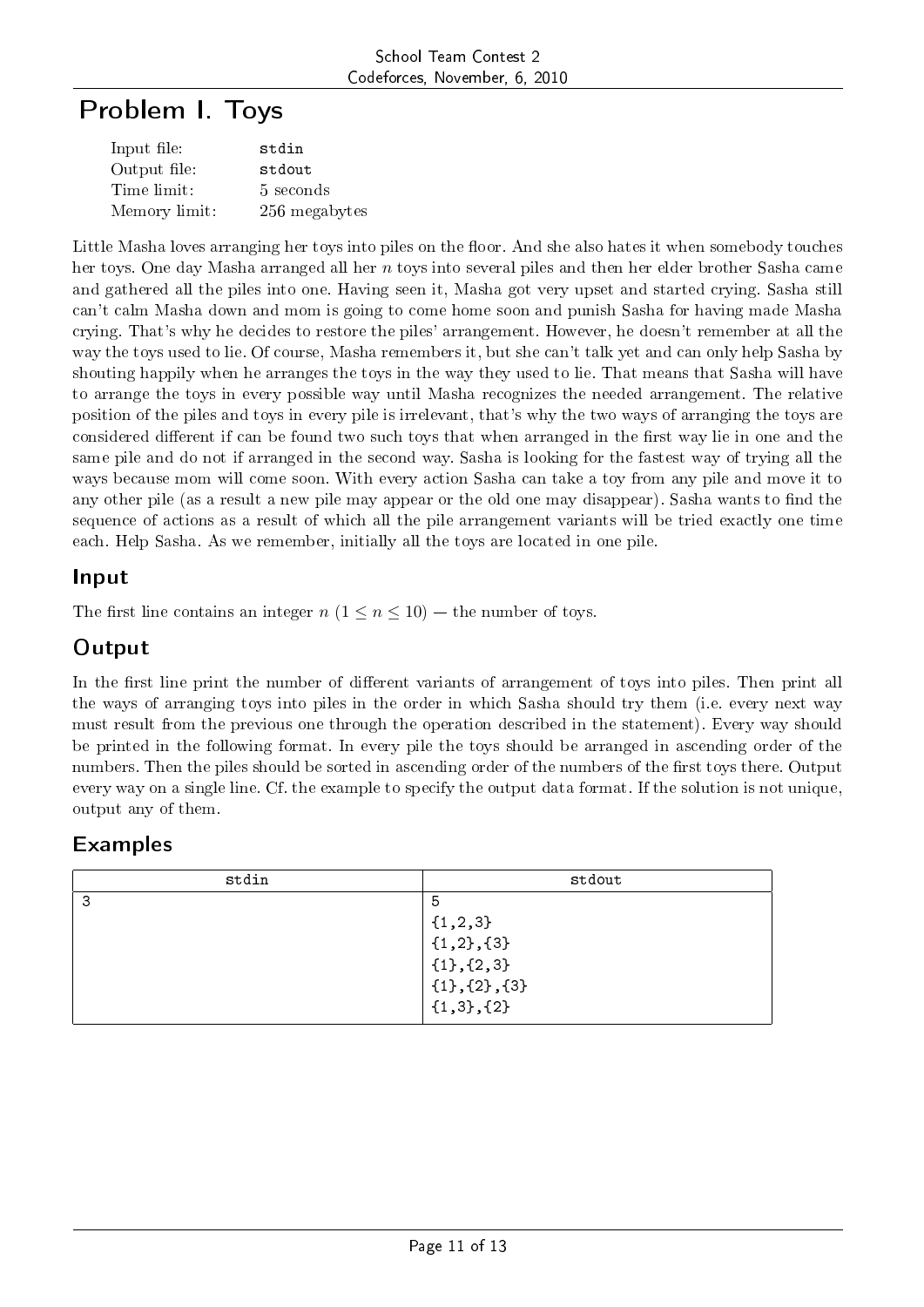# Problem J. Triminoes

| Input file:   | stdin         |
|---------------|---------------|
| Output file:  | stdout        |
| Time limit:   | 2 seconds     |
| Memory limit: | 256 megabytes |

There are many interesting tasks on domino tilings. For example, an interesting fact is known. Let us take a standard chessboard (8 *×* 8) and cut exactly two squares out of it. It turns out that the resulting board can always be tiled using dominoes  $1 \times 2$ , if the two cut out squares are of the same color, otherwise it is impossible.

Petya grew bored with dominoes, that's why he took a chessboard (not necessarily 8*×*8), cut some squares out of it and tries to tile it using triminoes. Triminoes are reactangles  $1 \times 3$  (or  $3 \times 1$ , because triminoes can be rotated freely), also the two extreme squares of a trimino are necessarily white and the square in the middle is black. The triminoes are allowed to put on the chessboard so that their squares matched the colors of the uncut squares of the chessboard, and also the colors must match: the black squares must be matched with the black ones only and the white ones — with the white squares. The triminoes must not protrude above the chessboard or overlap each other. All the uncut squares of the board must be covered with triminoes.

Help Petya find out if it is possible to tile his board using triminos in the described way and print one of the variants of tiling.

### Input

The first line contains two integers *n* and *m* ( $1 \leq n, m \leq 1000$ ) – the board size. Next *n* lines contain *m* symbols each and represent the board description. If some position contains ".", then the square in this position has been cut out. Symbol "w" stands for a white square, "b" stands for a black square. It is guaranteed that through adding the cut squares can result in a correct chessboard (i.e. with alternating black and white squares), thought, perhaps, of a non-standard size.

## **Output**

If at least one correct tiling exists, in the first line print "YES" (without quotes), and then  $-$  the tiling description. The description must contain *n* lines, *m* symbols in each. The cut out squares, as well as in the input data, are marked by ".". To denote triminoes symbols "a", "b", "c", "d" can be used, and all the three squares of each trimino must be denoted by the same symbol. If two triminoes share a side, than they must be denoted by different symbols. Two triminoes not sharing a common side can be denoted by one and the same symbol (c.f. sample).

If there are multiple correct ways of tiling, it is allowed to print any. If it is impossible to tile the board using triminoes or the correct tiling, for which four symbols "a", "b", "c", "d" would be enough, doesn't exist, print "NO" (without quotes) in the first line.